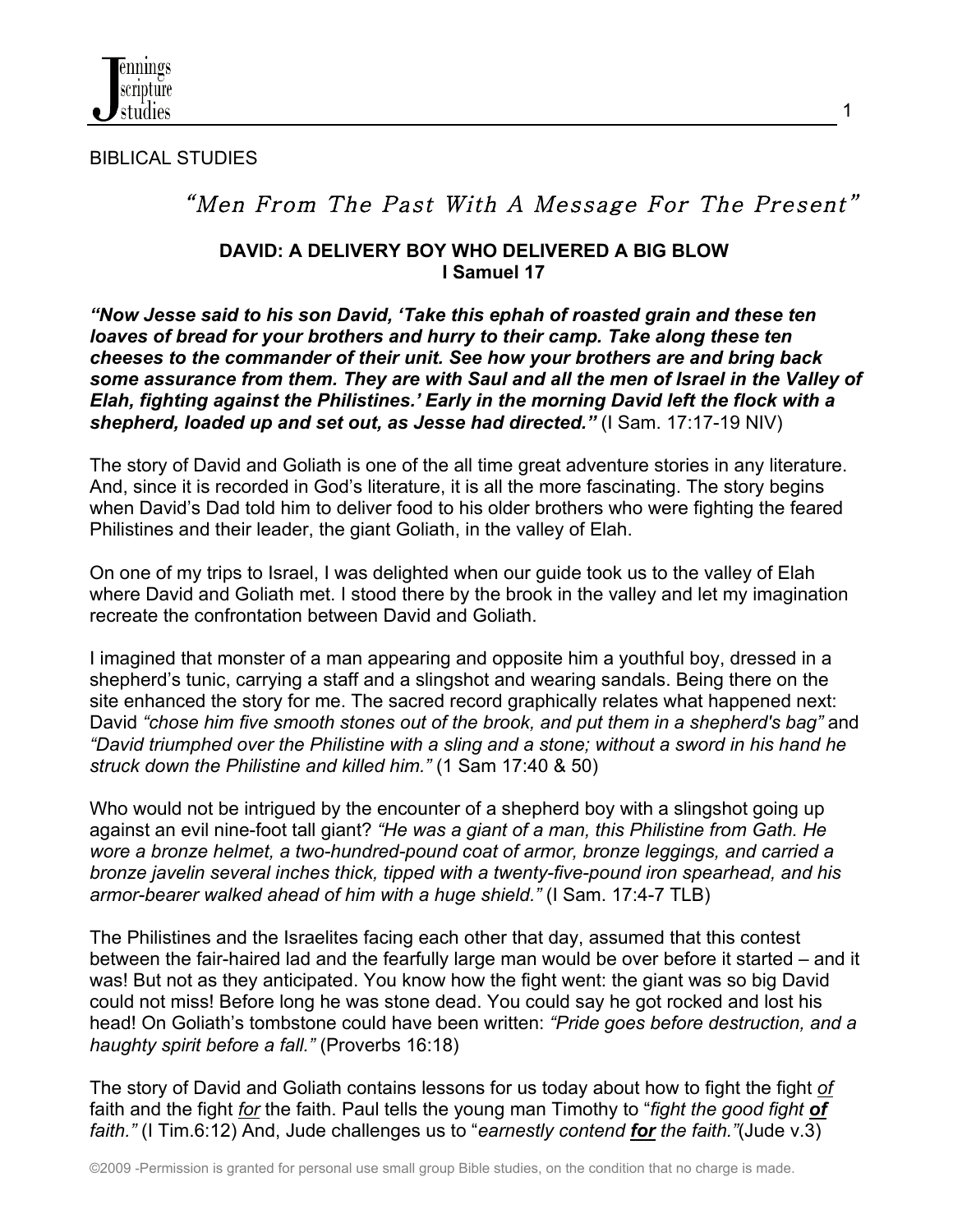The emphasis in some Christian circles is solely upon the Christian's welfare in the world, to the total exclusion of the believer's warfare in the world. The Devil is waging war 24/7 against the cause of Jesus Christ. Therefore, we Christians need to be alert and armed for the faith fight. We can learn some principles for spiritual warfare from the encounter David had with Goliath. From this story let us glean the following principles that are essential for all who fight the good fight of faith. First,

## **I. OBEDIENCE IN MENIAL TASKS LEADS TO MIGHTY OPPORTUNITIES.**

David's Father sent him on an errand to take his brothers food. Here is the record: *"Now Jesse said to his son David, 'Take this ephah (3/5ths of a bushel) of roasted grain and these ten loaves of bread for your brothers and hurry to their camp. Take along these ten cheeses to the commander of their unit. See how your brothers are and bring back some assurance from them. They are with Saul and all the men of Israel in the Valley of Elah, fighting against the Philistines.' Early in the morning David left the flock with a shepherd, loaded up and set out, as Jesse had directed."* (I Samuel 17:17-20)

That was a comparatively simple thing to do. David was content to be an obscure shepherd and an errand boy. His lot in life at this time was perhaps not as glamorous and public as being a soldier in Saul's army like his brothers. David never in his wildest dreams foresaw what developed when he got to the valley where the armies were drawn up facing each other.

There are many who want to be known as giant killers but few who are willing to be known for doing small deeds. There are those who want to do only big things. Menial tasks are below them. They want only to do things that will bring them fame and fortune.

In the parable of the talents in Matthew chapter 25, Jesus told of a master who commended his servant in these words: *"Well done, you good and faithful servant: you have been faithful over a few things, I will make you ruler over many things."*

Richard Nixon was driven from the office of President of the United States in shame and upon leaving that office said these self-condemning words: "We did the big things rather well." It was not the big things that ruined him but it was the little behind the scenes things that brought him down.

David did not go to the Elah valley looking for giants. He obediently went on a simple, nonglamorous mission to serve others and it was while performing that menial task that he met Goliath. A life of acceptable service and assured victory begins with little obediences. That is the first requirement for spiritual victory.

Remember, that for the Christian, the door of opportunity swings on the hinges of obedience. It is only as we obey God that opportunities open up before us. The Lord cannot lead a disobedient child. That is the message of Proverbs 3:5,6 – *"Trust in the LORD with all your heart, and lean not on your own understanding; in all your ways acknowledge Him, and He shall direct your paths."* Second,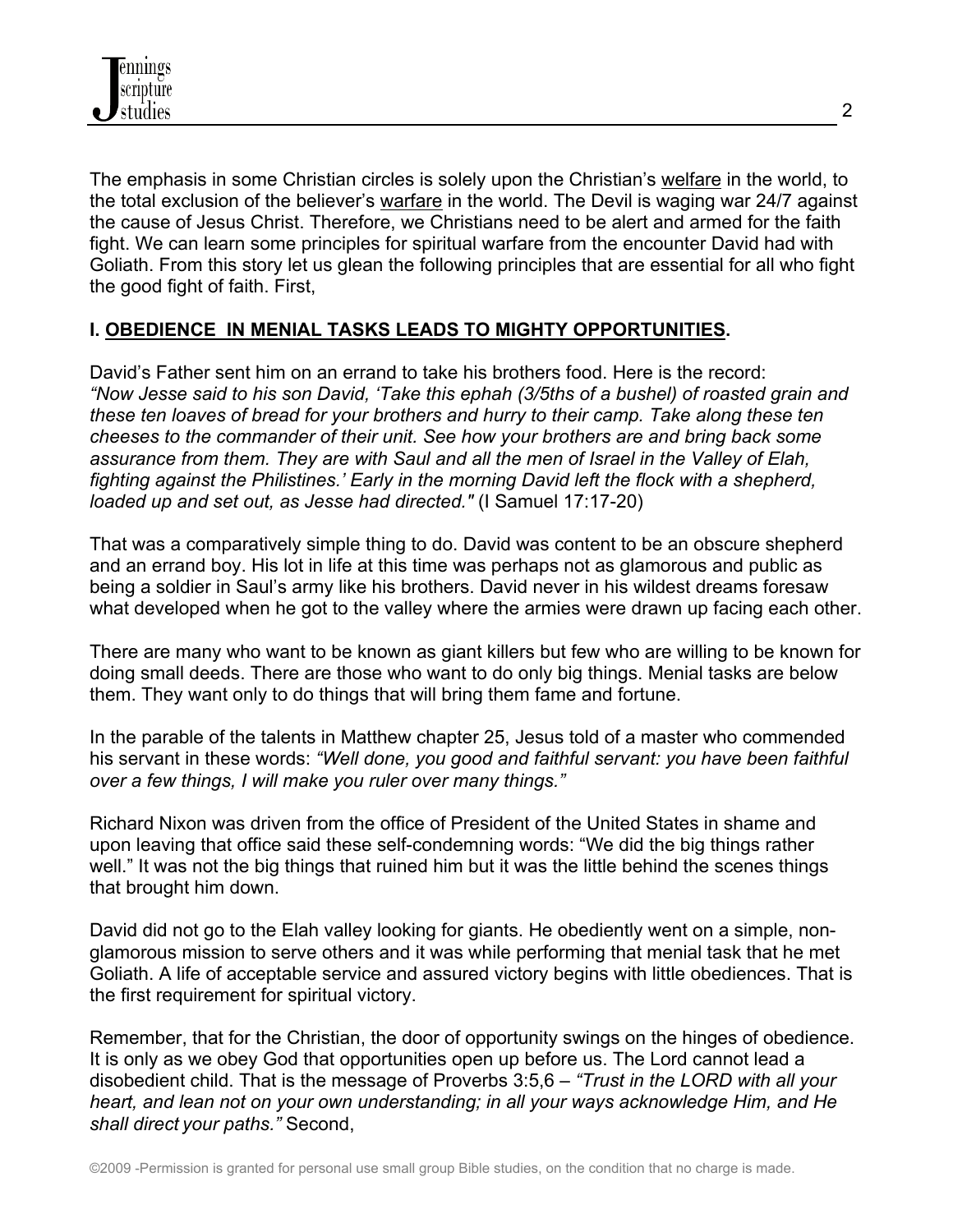# **II. SPIRITUAL ATTRIBUTES TRUMP PHYSICAL ATTRIBUTES.**

David delivered the food for his brothers and then observed as Goliath made his daily challenge to the Israeli army. He was infuriated that this heathen giant was allowed to go unchallenged. David said to Captain Saul: *"Don't worry about a thing," David told him. "I'll take care of this Philistine!" "Don't be ridiculous!" Saul replied. "How can a kid like you fight with a man like him? You are only a boy, and he has been in the army since he was a boy!"*  (1 Sam 17:32-33)

Saul said, *"You are only a boy."* But what a boy! Humanly speaking this confrontation was a no brainer. A mere boy without armor fighting two well armed and experienced soldiers. Yes, two: the giant *and* his armor bearer! *"He (Goliath) wore a bronze helmet, a two-hundredpound coat of mail, bronze leggings, and carried a bronze javelin several inches thick, tipped with a twenty-five-pound iron spearhead, and his armor-bearer walked ahead of him with a huge shield."* (I Sam. 17:4 TLB)

This was a suicide mission David was on – unless David had some secret weapon. And he did have! Notice what David said: in V.41-47 - "*Goliath walked out toward David with his shield-bearer ahead of him, sneering in contempt at this nice little red-cheeked boy! "Am I a dog," he roared at David, "that you come at me with a stick?" And he cursed David by the names of his gods. "Come over here and I'll give your flesh to the birds and wild animals," Goliath yelled. David shouted in reply, "You come to me with a sword and a spear, but I come to you in the name of the Lord of the armies of heaven and of Israel - the very God whom you have defied. Today the Lord will conquer you, and I will kill you and cut off your head; and then I will give the dead bodies of your men to the birds and wild animals, and the whole world will know that there is a God in Israel! And Israel will learn that the Lord does not depend on weapons to fulfill his plans - he works without regard to human means! He will give you to us!"* (I Sam. 17:41-47 TLB)

Goliath was nine feet tall and here was a boy with a slingshot who aspired to be a giant killer. I imagine that there was laughter in the Philistine army as the soldiers looked out and saw a midget compared to the monster!

Do you remember why Saul was King? Saul was king because he was *"a head taller than any of the others."* (I Sam.9:2 NIV) The people chose Saul based upon his physical stature. However in I Samuel 16, when Samuel, obeying God's instructions went to anoint Saul's replacement as King, God said, *"Don't judge by a man's face or height, I don't make decisions the way you do! Men judge by outward appearance, but I look at a man's thoughts and intentions."* (1 Sam 16:7 TLB) One does not have to be a giant physically to fight in God's army.

David had no physical characteristics that commended him as a gladiator. By comparison he was not a physical giant but he was a spiritual giant. David's unseen power was the God whom Goliath defied. He made his boast in the Lord. He knew the truth that it is *"Not by might nor by power, but by my Spirit, says the LORD Almighty."* (Zech 4:6)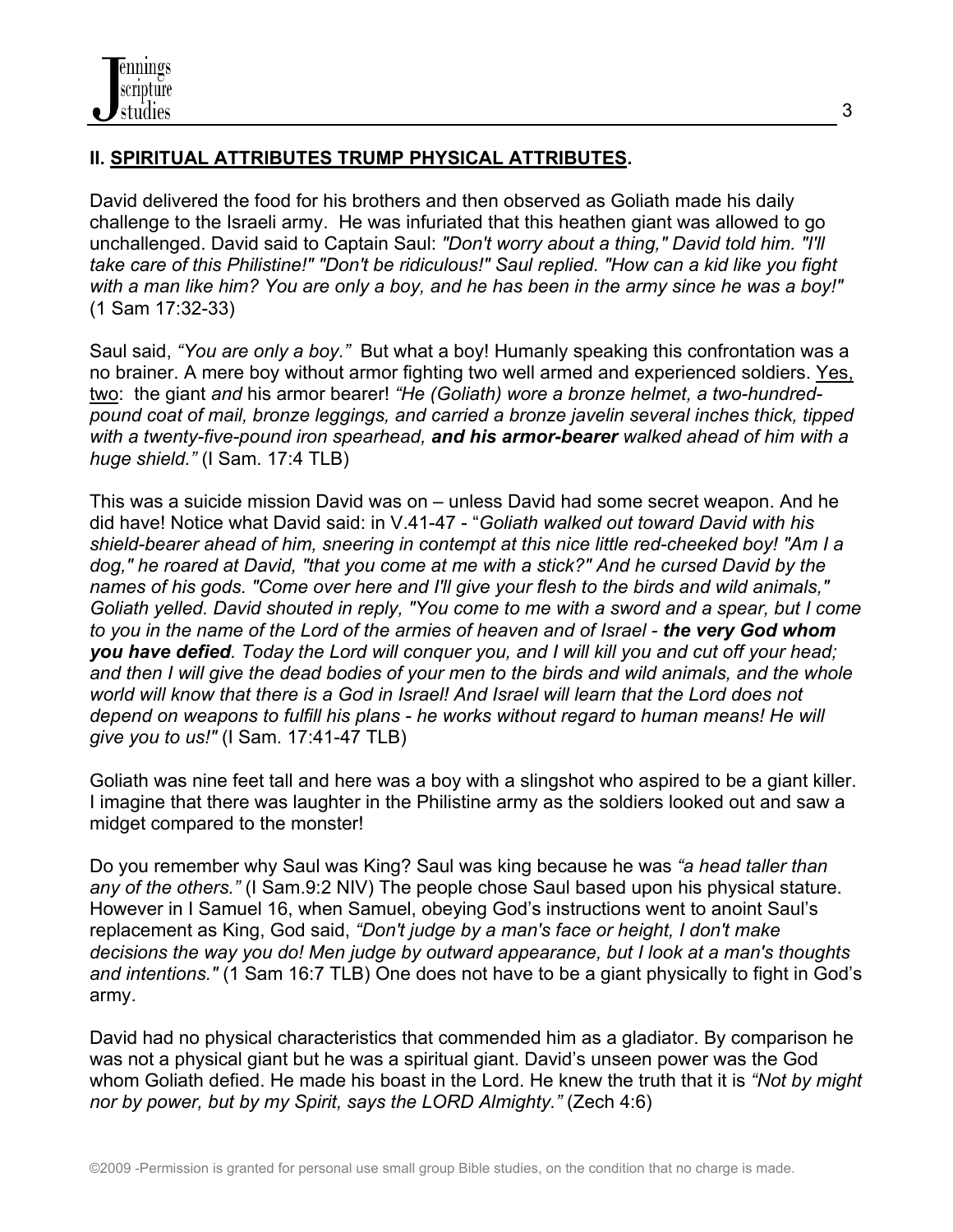God is the Great Equalizer. He chooses differently from the way man chooses: "*For you see your calling, brethren, that not many wise according to the flesh, not many mighty, not many noble, are called. But God has chosen the foolish things of the world to put to shame the wise, and God has chosen the weak things of the world to put to shame the things which are mighty."* (I Cor. 1:26-28)

David was not physically a giant but he was spiritually a giant. The youngest son of Jesse may have been too young to be in Saul's army but he qualified for God's army. Let us learn that one does not have to be a physical giant to fight anti-God giants! When you're prepared spiritually, mentally, and physically, you have nothing to fear. Remember this principle: *"For the weapons of our warfare are not carnal but mighty in God for pulling down strongholds."* (2 Cor.10:4)

God's armor, which is catalogued in Ephesians chapter 6, is a "one size fits all" armor. You do not have to wait until you are an adult to wage spiritual warfare. Choose God's side early in life, put on the "*whole armor of God*" and *"stand against the schemes of Satan."* Principle number three:

## **III. BE PREPARED FOR UNEXPECTED CHALLENGES.**

*"So David left the sheep with another shepherd and took off early the next morning with the gifts. He arrived at the outskirts of the camp just as the Israeli army was leaving for the battlefield with shouts and battle cries. Soon the Israeli and Philistine forces stood facing each other, army against army. David left his luggage with a baggage officer and hurried out to the ranks to find his brothers. As he was talking with them, he saw Goliath the giant step out from the Philistine troops and shout his challenge to the army of Israel. As soon as they saw him the Israeli army began to run away in fright. "Have you seen the giant?" the soldiers were asking. "He has insulted the entire army of Israel. David said, "Who is this heathen Philistine, anyway, that he is allowed to defy the armies of the living God?" (1 Sam. 17:20-27* TLB)

When David left home that morning to take food to his brothers, little did he know that performing that simple task would result in a life changing experience. His life would never be the same after that day for as he arrived at the battlefront, he discovered two challenges: the challenge of opposition and the challenge of opportunity.

### **The challenge of opposition.**

The motto of the Boy Scouts is: "Be Prepared." The Christian soldier must be prepared for the unexpected. Walking by faith does not exempt us from opposition.

Upon his arrival David discovered a standoff between the Philistine army and the Israeli army because of the challenge from Goliath for a man to come out and fight him. David was not a professional soldier like his brothers but he was not daunted by Goliath's threats.

Some Christians are unnerved by opposition. They are naïve and certainly not realistic. Jesus promised that *"In this world you will have trouble. But take heart! I have overcome the world."* (John 16:33 NIV)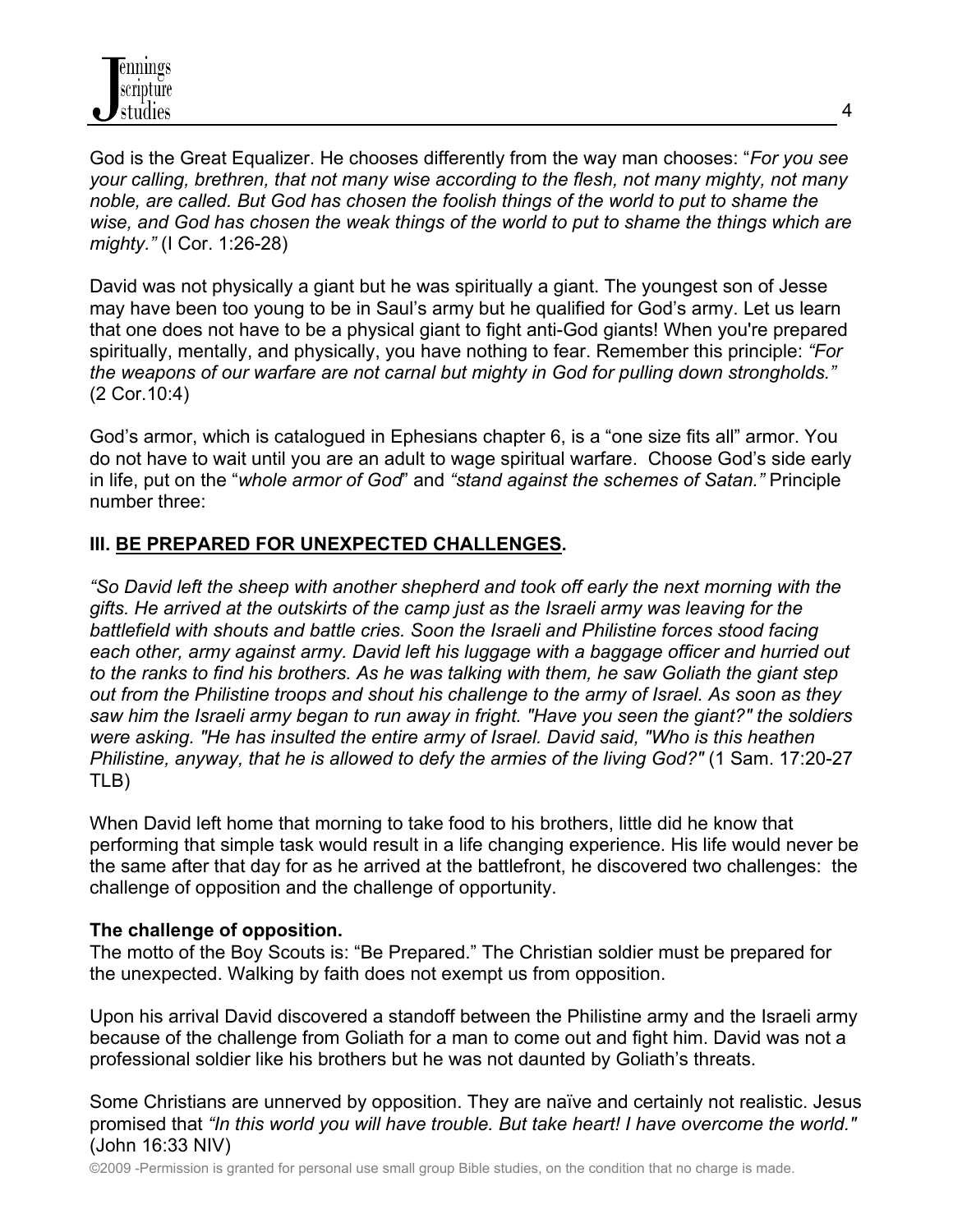

And Paul, in writing to the Philippians, said, "*whether I come and see you or only hear about you in my absence, I will know that you stand firm in one spirit, contending as one man for the faith of the gospel without being frightened in any way by those who oppose you."* (Phil 1:27-28 NIV)

Obedience to God will eventually result in opposition from the devil. Be prepared! However, opposition can lead to…..

#### **The challenge of opportunity.**

David's simple errand to take food to his soldier brothers suddenly became a turning point in his life. His zeal for God was enflamed when a heathen giant of a man insulted Israel's God. When David was unexpectedly confronted with an opportunity to strike a blow for God he responded in faith. Consequently, although he was the least among his brothers, that day David became 10 feet tall. He who fed his brothers also felled a giant; the shepherd became a soldier; an errand boy become a giant killer all because he seized an unexpected opportunity, not for self-glory but for the glory of God.

Howard Hendricks wrote in *Taking A Stand,* "We are all faced with a series of great opportunities brilliantly disguised as unsolvable problems." The cartoon character Pogo, said in one of the strips, "Gentlemen, we are surrounded by insurmountable opportunities."

"Unsolvable problems" and "insurmountable opportunities," both are unexpected challenges. But that is the life of faith. What an exciting life! Want to serve God? Are you prepared for obedience, opposition, opportunities? If not, you are not fit for the fight! A  $4<sup>th</sup>$  lesson that we can take from this story is:

### **IV. DO NOT BE DETERRED OR DISCOURAGED BY FAMILY OR FRIENDS**.

Again, TLB puts the developments in everyday English: *"But when David's oldest brother, Eliab, heard David talking like that, he was angry. "What are you doing around here, anyway?" he demanded. "What about the sheep you're supposed to be taking care of? I know what a cocky brat you are; you just want to see the battle!"* (1 Sam. 17:28)

The dialog continues in 1 Sam. 17:32-37 - *"Don't worry about a thing," David told him. "I'll take care of this Philistine!" "Don't be ridiculous!" Saul replied. "How can a kid like you fight with a man like him? You are only a boy, and he has been in the army since he was a boy!" But David persisted. "When I am taking care of my father's sheep," he said, "and a lion or a bear comes and grabs a lamb from the flock, I go after it with a club and take the lamb from its mouth. If it turns on me, I catch it by the jaw and club it to death. I have done this to both lions and bears, and I'll do it to this heathen Philistine too, for he has defied the armies of the living God! The Lord who saved me from the claws and teeth of the lion and the bear will save me from this Philistine!"* (TLB)

When undertaking a task for the glory of God, do not depend upon human understanding or support. There are encouragers, may their tribe increase! However, I have found that the discouragers outnumber the encouragers. Some of the discouragers can be in one's own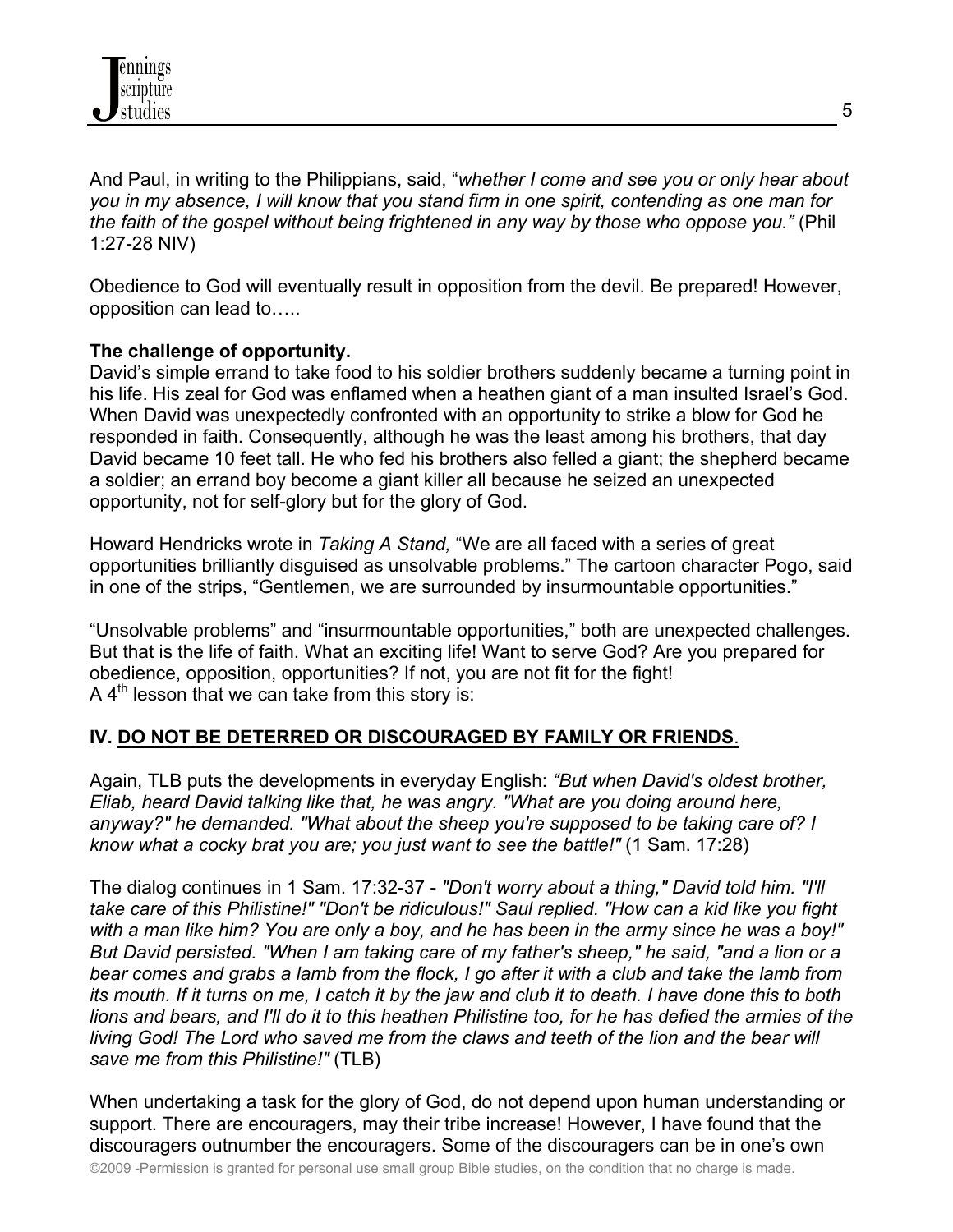immediate family, although that has not been the case with my wife and sons. They have been my greatest encouragers! However, that is not the case with everyone. Jesus warned that *"a man's enemies will be those of his own household."* (Matt. 10:36)

Thank God that this is not the case in every Christian servant's experience but it frequently happens. David was rebuked by his older brother. "*But when David's oldest brother, Eliab, heard David talking like that, he was angry. "What are you doing around here, anyway?"* (v.28)

It's the Big Brother Syndrome. David's big brother was a pessimist. What's the difference between an optimist and a pessimist? It has been said that: "An optimist invented the airplane, a pessimist invented the parachute." Eliab was thinking about bailing out while David was thinking about air-mailing a rock! Did you notice that David's big brother had not volunteered to take on Goliath? Eliab's anger was in part because if David succeeded Eliab would look bad. However, the big brother's anger did not deter David.

Then Captain Saul tried to discourage David. He said, *"Don't be ridiculous!..... How can a kid like you fight with a man like him? You are only a boy, and he has been in the army since he was a boy!"* (v.33)Did that discourage David? No!Verse 34 continues*, "But David persisted."* He went on to say, *"Don't worry about a thing," David told him. "I'll take care of this Philistine!"* 

I love that! *"David persisted."* If you are going to be an overcomer living for God and fighting the good fight of faith you must be possessed by a conviction, a tenacity that propels, impels and compels you to obey your most holy instincts in spite of the nay-sayers, be they family, friend or foe! Another lesson from this story is:

# **V. MAKE SURE YOUR MOTIVES ARE PURE**.

Why would a boy shepherd, on a mission to carry food to his soldier brothers, insert himself into their fight? The answer is in verses 28 & 29 where we read that his older brother, Eliab, impugned David's motives with these words: *"I know your pride and the insolence of your heart, for you have come down to see the battle."* (v.28)

David replies in verse 29 **"***Is there not a cause?"* (NKJV) Remember those words, *"Is there not a cause?"* Those words reveal that David's motive for getting involved was pure. What was the *"cause*" of which David spoke? Was it not the preservation and the perpetuation of God's Kingdom Israel? Was it not Israel's God and God's Israel being insulted by the heathen Philistines and their champion Goliath? Yes!

When David arrived on the scene we read that the Israeli army was cowering before Goliath and the Philistines. Goliath had spewed his venom against Israel in these words: *"I defy the armies of Israel this day; give me a man, that we may fight together." When Saul and all Israel heard these words of the Philistine, they were dismayed and greatly afraid."* (vs.10-11 NKJV) and again in v. 24 - "*And all the men of Israel, when they saw the man, fled from him and were dreadfully afraid."* (NKJV)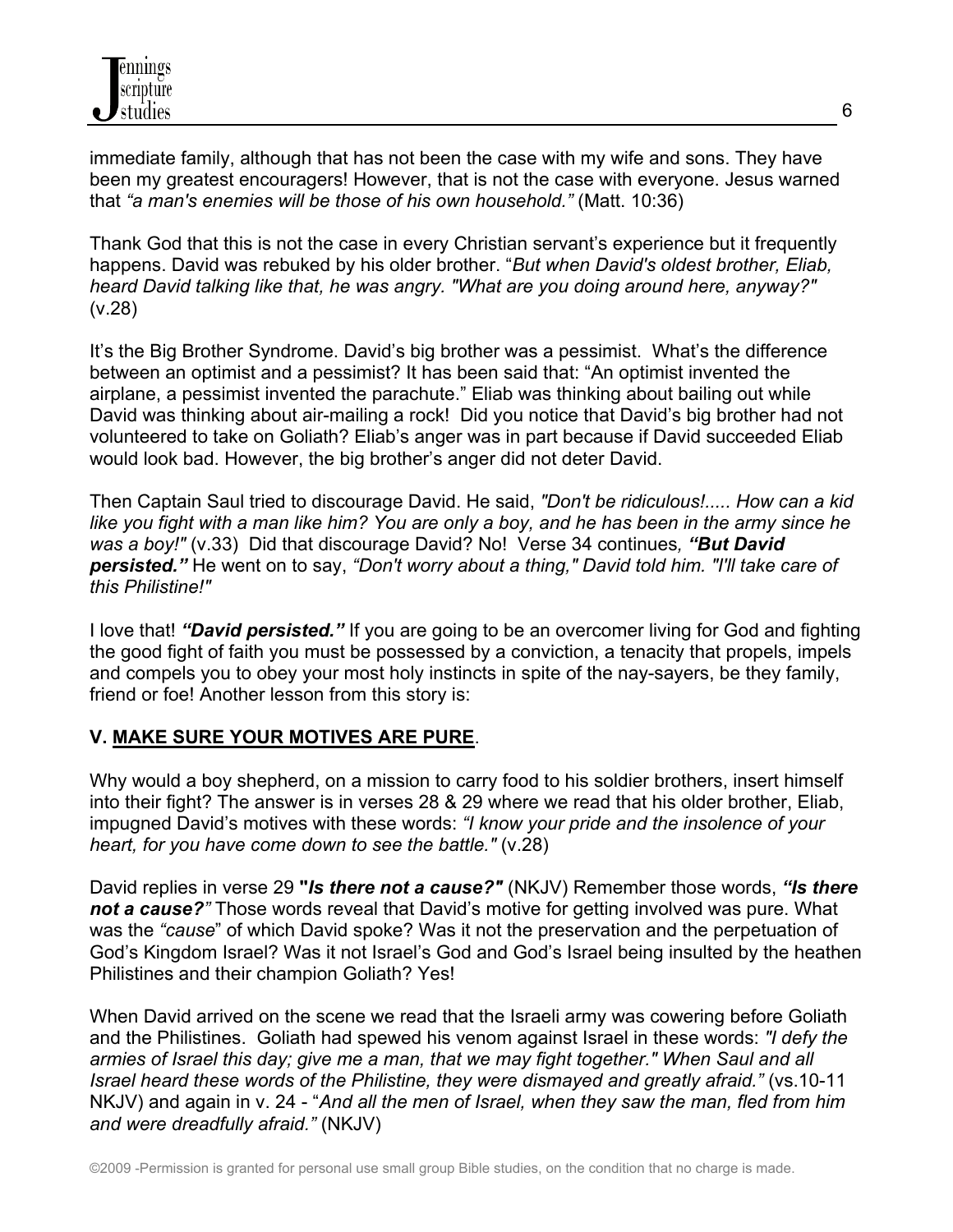Furthermore, when David walked out to confront Goliath he said, *"I come to you in the name of the LORD of hosts, the God of the armies of Israel, whom you have defied.*' (v. 45) What is the cause that motivated David? It was the cause of righteousness vs. unrighteousness; God's crowd vs. the devil's crowd; God's cause vs. the devil's cause.

Think about these famous words from Teddy Roosevelt, *"The credit belongs to the man who is actually in the arena …. who does actually try to do the deed; who knows the great enthusiasm, the great devotion, and spends himself in a worthy cause; who, at the worst, if he fails, at least fails while daring greatly.*"

David dared greatly. He was jealous for the right cause and was willing to spend himself in that cause. Are we? What are we willing to risk for the right cause even if we have to stand alone?

Lesson number 6 is:

### **VI. HAVE SENSE ENOUGH TO KNOW WHEN NOT TO GO.**

*"So Saul clothed David with his armor, and he put a bronze helmet on his head; he also clothed him with a coat of mail. David fastened his sword to his armor, and he tried to walk, for he had not tested them. And David said to Saul, "I cannot walk with these, for I have not tested them." So David took them off. Then he took his staff in his hand; and he chose for himself five smooth stones from the brook, and put them in a shepherd's bag, in a pouch which he had, and his sling was in his hand. And he drew near to the Philistine."* (II SAM 17:38-40)

When Saul grudgingly gave David approval to accept Goliath's invitation to come out and fight, Saul encumbered David by insisting that he wear his armor. This is what Saul did: *"Then Saul dressed David in his own tunic. He put a coat of armor on him and a bronze helmet on his head. 39 David fastened on his sword over the tunic and tried walking around, because he was not used to them. "I cannot go in these," he said to Saul, "because I am not used to them." So he took them off."* (1 Sam. 17:38-39 NIV)

*"I cannot go in these."* Saul's armor did not fit David. It was out of character for David to wear such equipment. Wouldn't a shepherd look ridiculous in such garb? David had sense enough to know when not to go into the fight. He knew not to go in another's uniform using unfamiliar weapons.

God uses that which is innate to us, the talents and tools with which we are acquainted. Use the equipment and abilities that are native to you and if you have the opportunity to acquire additional abilities, use them also for the glory of God. Use that which is distinctively and uniquely your own. Use your own God given convictions, abilities, values, goals. Don't throw your stone in someone else's slingshot!

There is no evidence that God expects a plumber to perform brain surgery. As shepherd David was adept at using a slingshot to ward off animals that would harm the sheep. Slings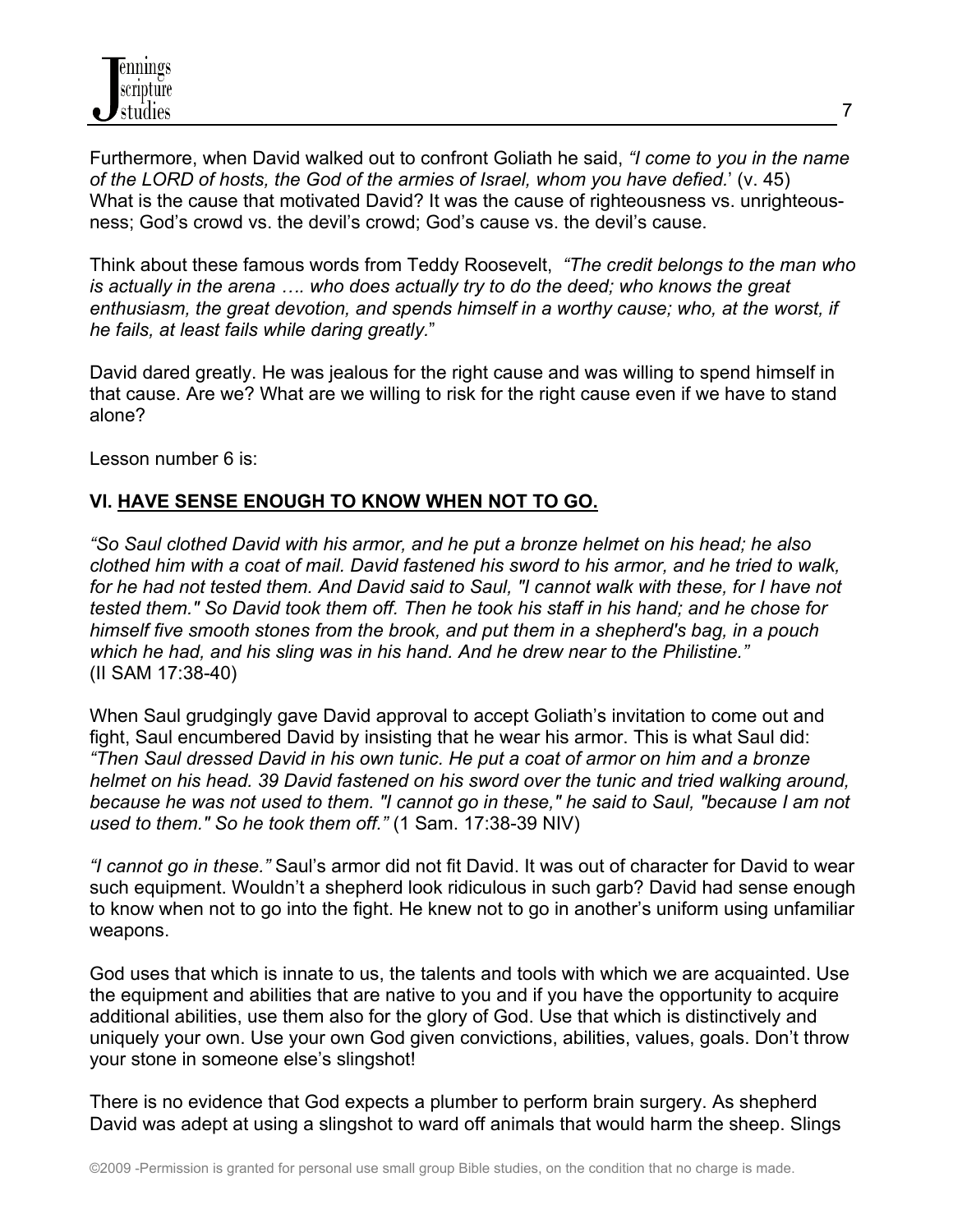and stones were his offensive weapons and who would argue that he was not a straight stone slinger?

Hear what David said to Goliath as he approached him: *"All those gathered here will know that it is not by sword or spear that the LORD saves; for the battle is the LORD's, and he will give all of you into our hands."* (v.47 NIV) David's confidence was in the Lord. He had sense enough to change garb before he charged Goliath. He knew when not to go.

And now, the concluding lesson:

## **VII. DEPEND UPON GOD AND PRAISE HIM FOR EVERY VICTORY WON.**

*"David said to Goliath, "I come to you in the name of the LORD of hosts, the God of the armies of Israel, whom you have defied. This day the LORD will deliver you into my hand …… Then all this assembly shall know that the LORD does not save with sword and spear; for the battle is the LORD's, and He will give you into our hands."* (I Sam.17:45-47 NKJV)

There is no way to explain David's victory over Goliath apart from God's enablement. David knew that and credited God before the fatal blow is struck. Whoever would have thought that Jesse's son, the harp playing musician, would have the audacity to confront and kill a giant madman?

Something must have been going on between God and David while he was out in the fields around Bethlehem tending sheep. And there was! David was communicating with God and God with David. How do I know? Read the songs David wrote. The Psalms of David prove that David was a God seeker. His songs are replete with God praise. He had no problem praising in public because he practiced in private.

Psalm 27:1-6 is a good example: *"The LORD is my light and my salvation; Whom shall I fear? The LORD is the strength of my life; Of whom shall I be afraid? When the wicked came against me To eat up my flesh, My enemies and foes, They stumbled and fell. Though an army may encamp against me, My heart shall not fear; Though war should rise against me, In this I will be confident. One thing I have desired of the LORD, That will I seek: That I may dwell in the house of the LORD All the days of my life, To behold the beauty of the LORD, And to inquire in His temple. For in the time of trouble He shall hide me in His pavilion; In the secret place of His tabernacle He shall hide me; He shall set me high upon a rock. And now my head shall be lifted up above my enemies all around me; Therefore I will offer sacrifices of joy in His tabernacle; I will sing, yes, I will sing praises to the LORD."* (nkjv)

So David was victorious and he gave the praise and glory to God. He did not, like Goliath, seek his own honor, but the honor of God. Remember, *"God resists the proud and gives grace to the humble."* (James 4:6)

# **THE IMPACT OF THIS STORY**

• This classic story is recorded **to encourage us**, not to entertain us. It encourages us to, as Hudson Taylor said, "Attempt great things for God; expect great things from God."